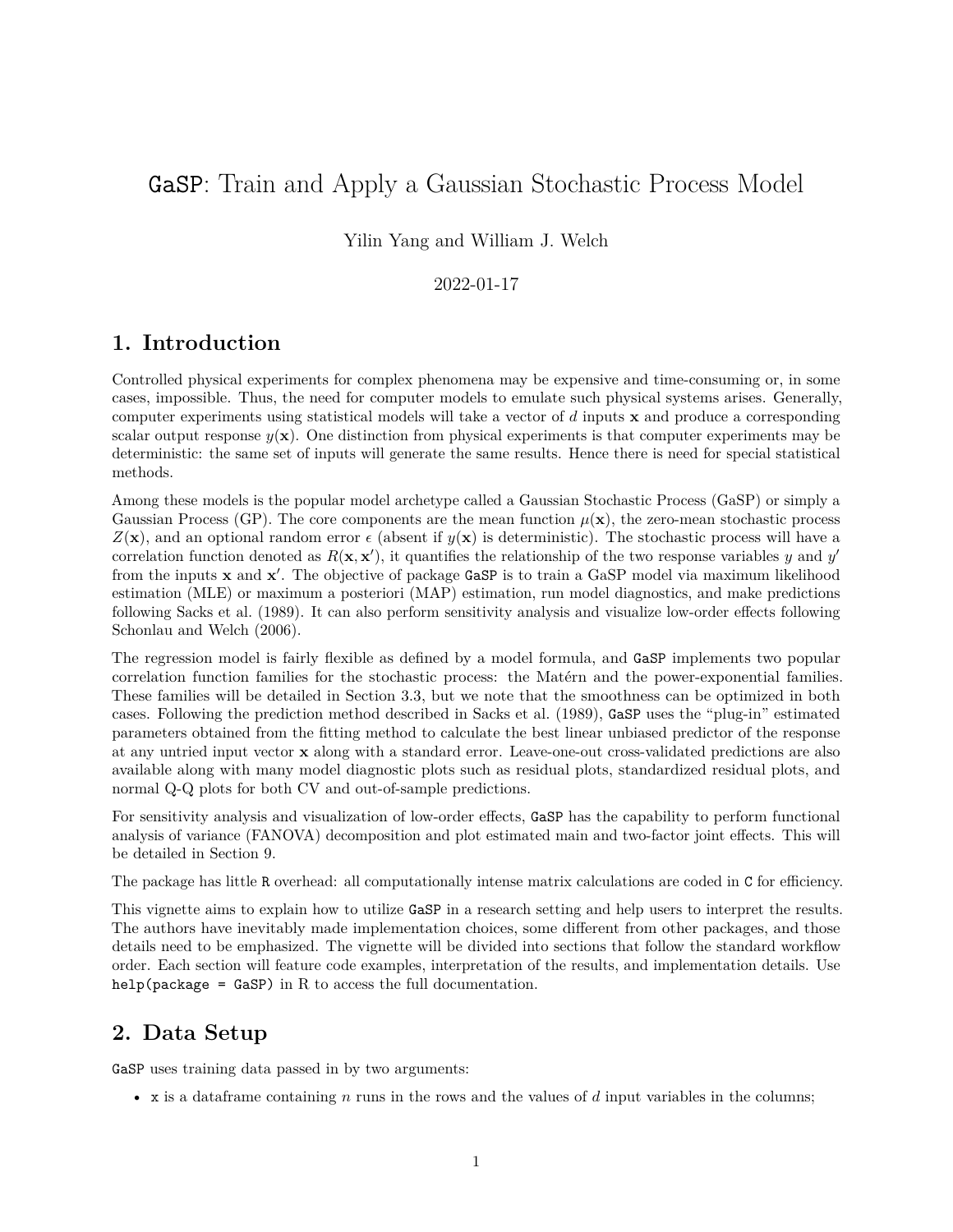• y is a vector or dataframe containing the corresponding *n* values of a single output variable in the rows.

A matrix type is also allowed instead of a dataframe.

We will use the borehole data provided in GaSP for the data setup as follows:

```
library(GaSP)
x <- borehole$x
y <- borehole$y
x_pred <- borehole$x_pred
y_true <- borehole$y_true
```
If we look at the first three rows of inputs in  $x$  and the corresponding outputs in  $y$ 

```
head(borehole$x, n = 3)
        rw r Tu Hu Tl Hl L Kw
1 0.0730769 14174.34 64416.92 1057.692 116.00000 733.8461 1191.795 12045.00
2 0.0961539 6497.43 112906.16 1048.461 98.36668 813.8462 1421.539 11595.77
3 0.0935897 38484.63 107518.47 1066.923 106.50514 798.4616 1148.718 11090.39
head(borehole$y, n = 3)
        y
1 54.75499
2 55.35180
3 70.95713
```
we see that the variables in x are on the original scales of the application. For the user's convenience and scientific interpretability (especially in plots), the columns of x need not be scaled by the user to [0*,* 1]. Similarly, y need not be rescaled to have, say, mean zero or standard deviation 1. Where necessary, GaSP will perform scaling internally but report back results on the original scales.

For brevity, unless otherwise stated, x and y will be refer to borehole\$x and borehole\$y in further examples of this vignette.

Similarly, x\_pred is a dataset of the inputs for untried runs where we want to predict *y*, and y\_true contains true values for benchmarking of prediction accuracy; x\_pred and y\_true are set up analogously to x and y. For more details of the borehole function, please refer to the website in the citations by [Surjanovic and](#page-16-2) [Bingham](#page-16-2) [\(2013\)](#page-16-2).

Currently GaSP does not handle missing values. If one or more inputs or the response is missing from an observation, that observation should be deleted.

### **3. GaSP Model Formulation**

GaSP functions communicate through what we call a GaSPModel object, because it can be generated by the function GaSPModel. It contains the model formulation as well as quantities computed by GaSP. The function GaSPModel is described further in Section 4, but often the user will rely on Fit in Section 5 to implicitly create the same object from the model specification, along with parameter estimates. Either way, the components of the model need to be defined; their descriptions in this section will also help interpretation of the model parameters and their estimates.

#### **3.1 GaSP model components**

Following the approach of [Sacks et al.](#page-16-0) [\(1989\)](#page-16-0), GaSP treats observations of an unknown function  $Y(\mathbf{x})$  as arising from the data model

$$
Y(\mathbf{x}) = \mu(\mathbf{x}) + Z(\mathbf{x}) + \epsilon.
$$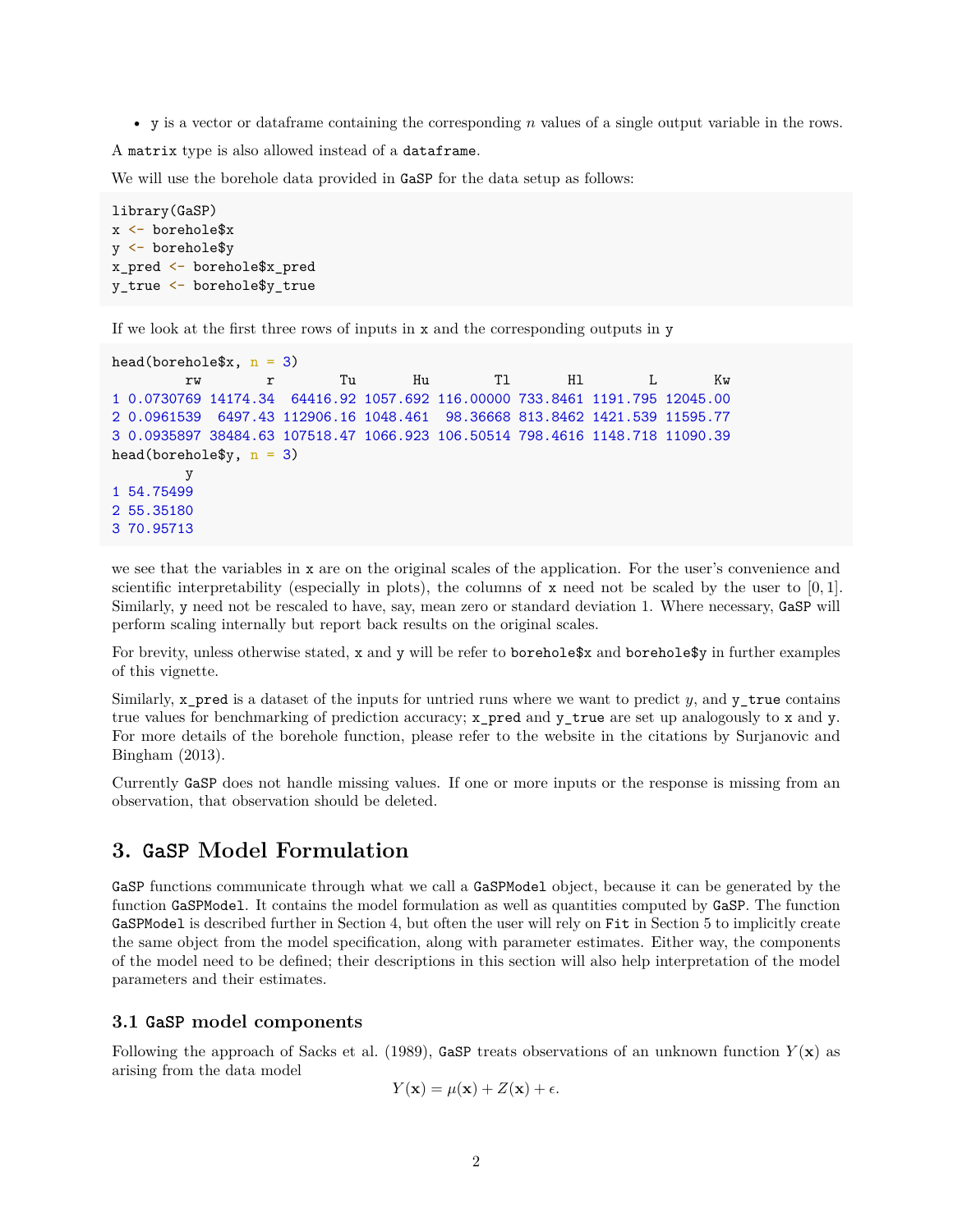It comprises a mean function  $\mu(\mathbf{x})$ , a Gaussian stochastic process  $Z(\mathbf{x})$  and an optional random error  $\epsilon$ . The random error term is in principle absent for evaluations of a deterministic function, as from a computer experiment, but even here we need to think of a random function  $Y(\mathbf{x})$  to provide a framework for quantifying uncertainty about the value of the function where it has not been observed. We now explain the details of the model components; those details will aid the interpretation of parameter estimates, etc.

#### **3.2 Mean (regression) function**

We can write the mean (regression) function as:

$$
\mu(\mathbf{x}) = \sum_{j=1}^{k} \beta_j f_j(\mathbf{x})
$$

Here, the  $\beta_j$  are unknown linear model regression coefficients to be estimated by GaSP, and the  $f_j(\mathbf{x})$  are user-defined functions. In a GaSPModel, the mean function formula is specified by parameter reg\_model using syntax that is similar to the **formula** parameter in say  $\text{Im}()$ . There is a restriction, however, to only polynomial models, i.e., powers of the inputs and interaction terms.

The simplest model is a constant regression  $\mu(\mathbf{x}) = \beta_1 \mathbf{1} = \beta_1$ , i.e.,  $k = 1$  and  $f_1(\mathbf{x}) = 1$ , where GaSP functions would have the argument

```
reg_model = -1
```
Note first that the formula has no left-hand side, like in  $y \sim 1$ : the response variable is always the single variable appearing in the training data, say borehole\$y. Secondly, while this simple model often works well, as demonstrated by [Chen et al.](#page-16-3) [\(2016\)](#page-16-3), and is very widely used, it is not a default. The regression model must always be specified.

As a slightly more complicated illustration, a regression model with first-order terms in the first three borehole inputs, plus a constant or intercept, is given by

 $reg_model_first = -1 + r + rw + Tu$ 

and passed to functions via reg\_model = reg\_model\_first. Mathematically, we can express this model as:

$$
\mu(\mathbf{x}) = \beta_1 + \beta_2 x_{\rm r} + \beta_3 x_{\rm rw} + \beta_4 x_{\rm Tu}
$$

A more complicated model such as

reg model bizarre <-  $\sim$  1 + (r + rw + Tu)<sup> $\sim$ </sup>2 + I(Hu<sup> $\sim$ </sup>2)

could also be passed to the reg\_model argument. Mathematically, the regression model is

 $\mu(\mathbf{x}) = \beta_1 + \beta_2 x_r + \beta_3 x_{rw} + \beta_4 x_{Tu} + \beta_5 x_r^2 + \beta_6 x_{rw}^2 + \beta_7 x_{Tu}^2 + \beta_8 x_r x_{rw} + \beta_9 x_r x_{Tu} + \beta_{10} x_{rw} x_{Tu} + \beta_{11} x_{Hu}^2$ 

which is bizarre and definitely not recommended but demonstrates the flexibility. As usual, Hu<sup> $\text{2}$ </sup> has to be protected by I().

#### **3.3 Stochastic process component**

The random process  $Z(\mathbf{x})$  is assumed to have mean zero, variance  $\sigma_Z^2$ , and correlation function  $R(\mathbf{x}, \mathbf{x}')$  for the correlation between  $Z(\mathbf{x})$  and  $Z(\mathbf{x}')$  at any two input vectors  $\overline{\mathbf{x}}$  and  $\mathbf{x}'$ . The correlation structure is important in predicting at untried inputs not in the training data.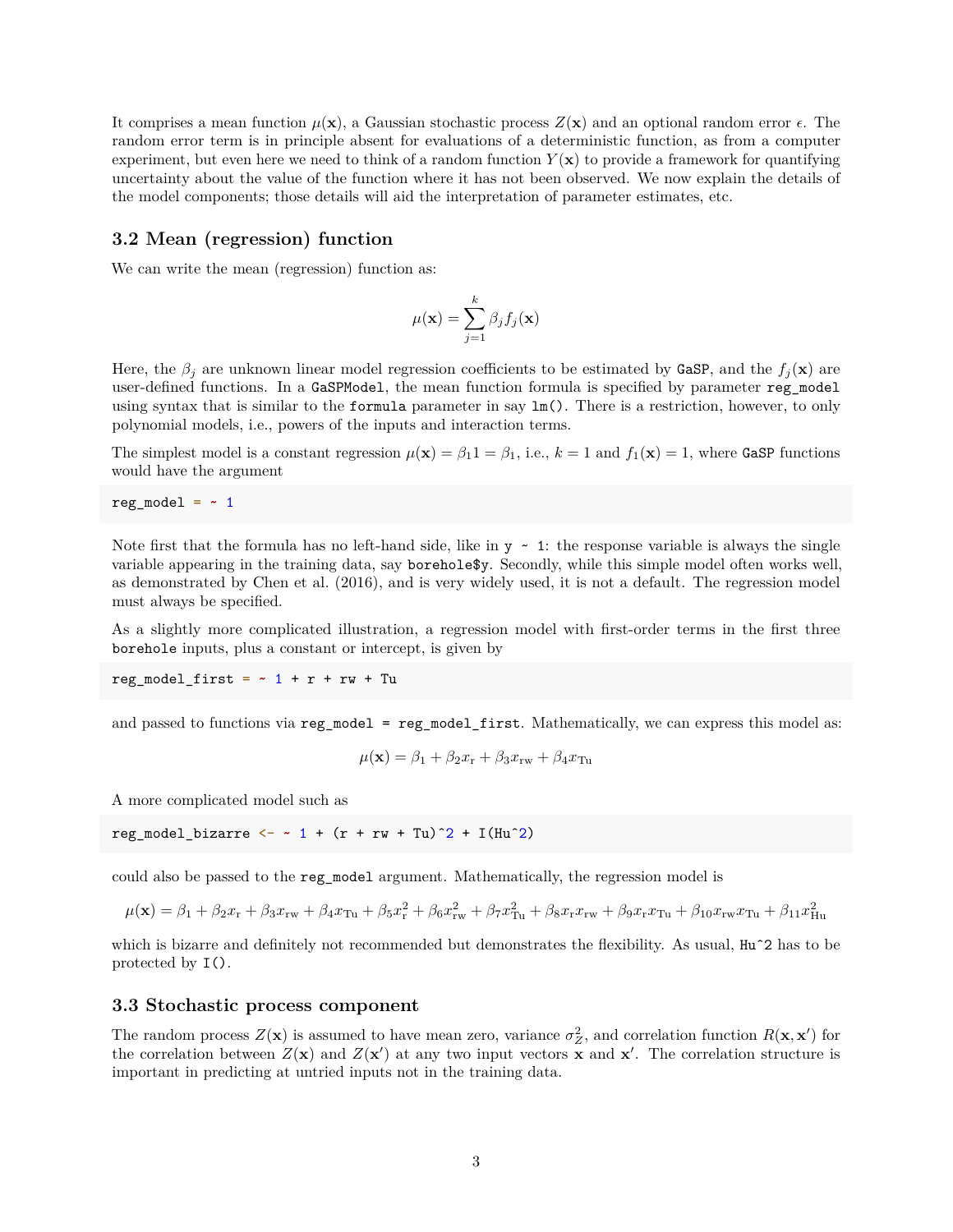Mathematically, GaSP uses a so-called product correlation structure,

$$
R(\mathbf{x}, \mathbf{x}') = \prod_{j=1}^d R_j(h_j),
$$

where the product is over the *d* inputs,  $h_j = |x_j - x'_j|$  is a distance in the input *j* dimension, and  $R_j(h_j)$  is a correlation function on [0*,* 1]

We next show that the variables called *x<sup>j</sup>* here can be derived from the original inputs, before moving on to the important topic of the choice of correlation function.

The variables in the stochastic process component are specified by the parameter sp\_model. The default sp\_model = NULL uses in the above product all of the orginal inputs  $x_j$  appearing in the training data, and the user does not need to do anything in this typical case. If for some reason in the borehole application the sp\_model argument is say

 $sp_{model} = r + rw + Tu$ 

then the product would only be over the inputs  $r$ ,  $rw$  and  $Tu$ . Note there is no constant term in  $sp\_model$  as the correlation function works on differences, and a constant cancels; a warning would be generated but there is no need for alarm. Note also that different variables or derived variables can appear in the regression and stochastic-process components.

Similar to reg\_model, powers and interaction terms are allowed. For example, a set of variables in the stochastic process component of the model could be specified by

sp\_model\_bizarre =  $\sim$  (r + rw + Tu)<sup> $\gamma$ </sup> + I(Hu<sup> $\gamma$ </sup>)

whereupon the variables

$$
x_{\rm r}, x_{\rm rw}, x_{\rm Tu}, x_{\rm r}^2, x_{\rm rw}^2, x_{\rm Tu}^2, x_{\rm r}x_{\rm rw}, x_{\rm r}x_{\rm Tu}, x_{\rm rw}x_{\rm Tu}, x_{\rm Hu}^2
$$

are the 10 "inputs" used in the correlation function. Again, the choice here is not recommended but shows the flexibility.

Next we describe the two families of correlation functions implemented by GaSP for the  $R_j(\cdot)$  in the product correlation structure.

• **Power-exponential.** We parameterize the power-exponential correlation function as

$$
R_j(h_j) = \exp(-\theta_j h_j^{2-\alpha_j}).
$$

Here  $R_j(h_j)$  depends on a distance-scale parameter  $\theta_j \geq 0$ , controlling the rate of correlation decay as the distance  $h_j$  (from  $x_j$ ) increases. Different from some other packages,  $\theta_j$  is in the numerator. Thus  $\theta_j = 0$  implies perfect correlation, making  $x_j$  an inactive input. The smoothness parameter  $0 \le \alpha_j \le 1$ defines the power as  $2 - \alpha_j$ , and again the specification is different from some other implementations. Hence,  $\alpha_j = 0$  gives the extremely smooth squared-exponential (Gaussian) special case. Similarly,  $\alpha_j = 1$  gives the special case known as the exponential correlation. Power-exponential is a generalization of these special cases and is much more flexible, though we will also describle later how to impose such special cases. Subject to any user constraints, GaSP will estimate the  $\theta_i$  and  $\alpha_j$  parameters separately for each input for a so-called anisotropic correlation function.

• **Matérn**. The parameterization of the Matérn correlation function follows [Chen et al.](#page-16-3) [\(2016\)](#page-16-3) and allows four discrete levels of smoothness controlled by the parameter  $\delta_j$ , which is the number of derivatives:

$$
R_j(h_j) = \begin{cases} \exp(-\theta_j h_j) \text{ for } \delta_j = 0 \text{ (the exponential correlation)} \\ \exp(-\theta_j h_j)(\theta_j h_j + 1) \text{ for } \delta_j = 1 \\ \exp(-\theta_j h_j)((\theta_j h_j)^2/3 + \theta_j h_j + 1) \text{ for } \delta_j = 2 \\ \exp(-\theta_j h_j^2) \text{ for } \delta_j \to \infty \text{ (the squared-exponential correlation)} \end{cases}
$$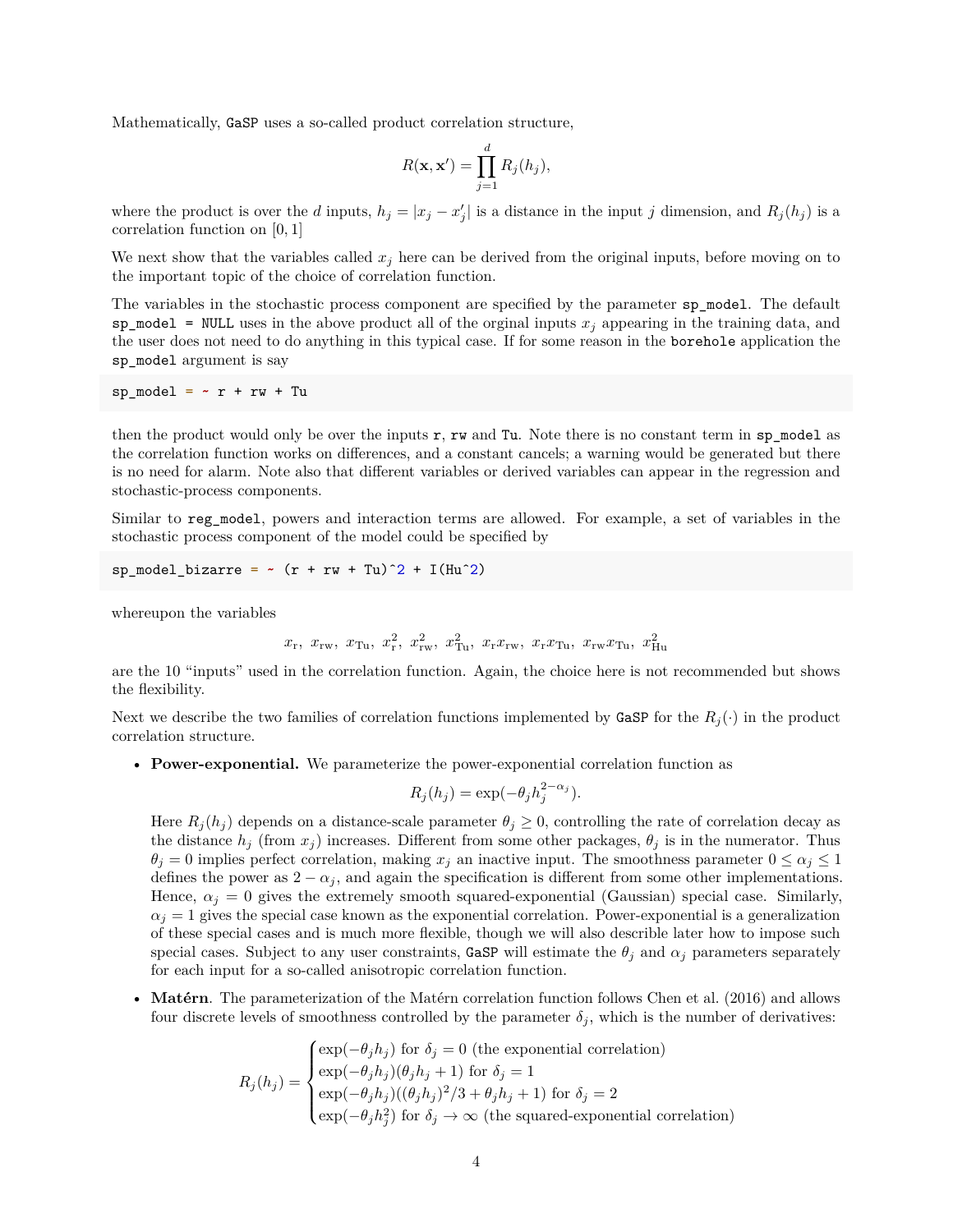In GaSP,  $\delta$  is called Derivatives taking values 0, 1, 2, or 3, with  $\delta_j \to \infty$  coded as 3. The setup here implies that  $\theta_j$  has the same interpretation for the exponential and squared-exponential special cases common to the power-expontential and Matérn families. Similar to the power-exponential case, GaSP will fit the  $\theta_j$  and  $\delta_j$  parameters separately for each input, though the user is again allowed to constrain their ranges, for example restricting to exactly one or two derivatives, as is sometimes done.

GaSP stores the values of the correlation parameters in a dataframe named cor par with one row for each term in the stochastic process model and two columns. The first column is named Theta, and the second is either Alpha for the power-exponential case or Derivatives for the Matérn case.

#### **3.4 Random error component**

The random error term  $\epsilon$  is independent "white noise" with variance  $\sigma_{\epsilon}^2$ . Its main purpose is to represent genuine measurement error, but it is also sometimes used for computational stability as a so-called "nugget" term even when the input-output relationship is deterministic.

To understand the (possibly confusing) interplay of the two distinct roles of the random error term, it is helpful to know how GaSP handles variance parameters internally. Let  $\sigma^2 = \sigma_Z^2 + \sigma_{\epsilon}^2$  be the total variance, and let  $\gamma = \sigma_Z^2/\sigma^2$  be the proportion of the total variance due to the stochastic process. Internally GaSP optimizes  $\sigma^2$  and  $\gamma$  but reports back  $\sigma_Z^2 = \gamma \sigma^2$  and  $\sigma_\epsilon^2 = (1 - \gamma) \sigma^2$  as  $\text{sp\_var}$  and  $\text{error\_var}$ , respectively.

For computational stability, the user argument nugget taking values in [0*,* 1] is available to provide a ceiling on *γ*: for example, the default nugget = 1e-9 means that *γ* cannot exceed  $1-10^{-9}$ . Thus, no correlation can exceed that ceiling, ruling out correlations of 1 and singular matrices. (In practice, GaSP has few problems with ill-conditioning even with zero nugget: warnings may be issued but the final result is rarely an error flag.)

The boolean argument random\_error indicates whether GaSP should optimize *γ* and hence estimate a genuine  $\sigma_{\epsilon}^2 = (1 - \gamma)\sigma^2$ . If the user passes random\_error = TRUE,  $\gamma$  is optimized subject to not exceeding the complement of nugget as above.

Thus, we can think of four combinations of random\_error (TRUE / FALSE) and nugget (zero and non-zero).

- random\_error = FALSE and nugget = 0: the estimate of the proportion of the total variance due to the stochastic process will be 1, i.e., the pure deterministic model with only  $\sigma^2 = \sigma_Z^2$  to be estimated.
- random\_error = FALSE and nugget > 0: the proportion of the total variance due to the stochastic process is fixed at 1− nugget, usually to represent a deterministic model with a small amount of random error for numerical stability.
- random\_error = TRUE and nugget = 0: the estimate of the proportion of the total variance due to the stochastic process versus random error will be unbounded between 0 and 1 during optimization, i.e., the 'noisy data' model where  $\sigma_Z^2$  and  $\sigma_{\epsilon}^2$  are both estimated without any restriction.
- random\_error = TRUE and nugget > 0: again both variances are estimated but the proportion of the total variance due to the stochastic process will be upper bounded by 1− nugget during optimization.

It should be noted that when random\_error = FALSE and nugget > 0, the resulting error variance error\_var will be greater than 0, and we have a contradiction as  $\text{random\_error} = \text{FALSE}$  assumes  $\text{error\_var} = 0$ . For consistency with Fit, functions such as Predict that require a GaSPModel object as input will generate a warning that GaSP is assuming random\_error = TRUE in these cases. There is no need to be alarmed, as these functions simply will use random\_error = TRUE instead; the values of sp\_var and error\_var passed in will not be changed by the function.

# **4. GaSPModel object**

After setting up our data and deciding on a model, GaSP provides two options to obtain a GaSPModel object: Fit and GaSPModel. Fit returns such an object with the model parameters trained via the MLE or MAP methods detailed in Section 5. Alternatively, the user can specify the model's parameters directly, perhaps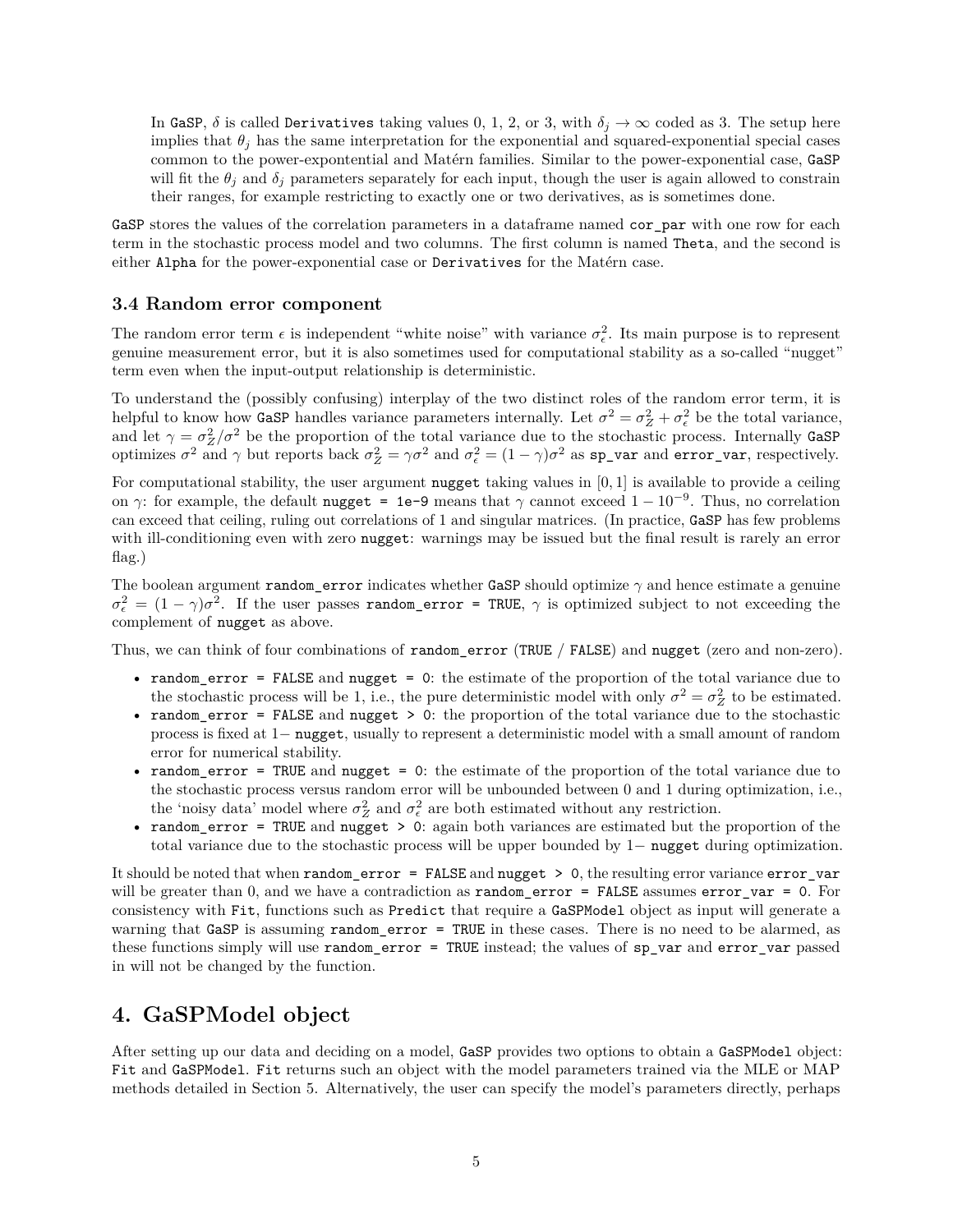taking the results of another package, with the function GaSPModel. Either way the object is needed as input to the GaSP functions Predict, CrossValidate, and Visualize.

A GaSPModel object must have the following components:

- x and y: the input (explanatory variable) training data and output (response) training data.
- reg\_model and sp\_model: respectively the regression model and an optional stochastic process model, as specified in Sections 3.2 and 3.3.
- cor\_family and cor\_par: respectively the correlation family and the data frame containing the correlation parameters, as specified in Section 3.3.
- random\_error, sp\_var and error\_var: respectively the boolean to indicate presence of a random error term, the stochastic process variance, and the random error variance, as described in Section 3.4.

The following additional components are optional (and generated by Fit) in the sense that Predict, CrossValidate and Visualize will ignore the user's values (and compute them from scratch if necessary):

- beta: the regression parameters  $\beta_i$  for the mean function in Section 3.2.
- objective, cond\_num and CVRMSE: diagnostics from Fit, which are respectively the maximum objective found, the condition number of the matrix calculations, and the model's cross-validated root mean squared error (see Section 5).

To illustrate how the user can directly create a GaSPModel object:

```
theta \leftarrow c(
  5.767699e+01, 0.000000e+00, 0.000000e+00, 1.433571e-06,
  0.000000e+00, 2.366557e-06, 1.695619e-07, 2.454376e-09
\lambdaalpha \leftarrow c(
  1.110223e-16, 0.000000e+00, 0.000000e+00, 0.000000e+00,
  0.000000e+00, 0.000000e+00, 2.494862e-03, 0.000000e+00
)
cor-par \leftarrow data.frame(Theta = theta, Alpha = alpha)rownames(cor_par) <- colnames(borehole$x)
sp_var <- 38783.7
borehole_gasp <- GaSPModel(
  x = x, y = y,
  reg_model = ~1, cor_family = "PowerExponential",
  cor_par = cor_par, random_error = FALSE,
  sp_{var} = sp_{var})
```
The behavior of defaults is the same as with Fit in Section 5. Here the cor\_family will default to "PowerExponential", and sp\_model will by default use all variables in x. However, it should be noted that sp\_var needs to be specified, and error\_var will also require specification when random\_error = FALSE. Note also that cor\_par takes its row names for the variables in the stochastic process model from the column names of x, because of the use of default stochastic process model here. In general the row names of cor\_par should match the terms implied by sp\_mod, so that the results are easy to interpret. GaSP makes several compatibility checks of this kind, and issues helpful warning/error messages if there is a problem. Despite the plethora of parameter checks, GaSP has no way of knowing if the parameters will generate a good, stable result, and it is up to the user to ensure the values generate the desired model.

### **5. Fit**

Following the methods introduced by [Sacks et al.](#page-16-0) [\(1989\)](#page-16-0), in GaSP we specify the objective that Fit attempts to maximize by setting fit\_objective to "Likelihood" for maximum likelihood estimation (MLE). Alternatively, fit\_objective = "Posterior" for Bayesian maximum a posteriori (MAP) estimation.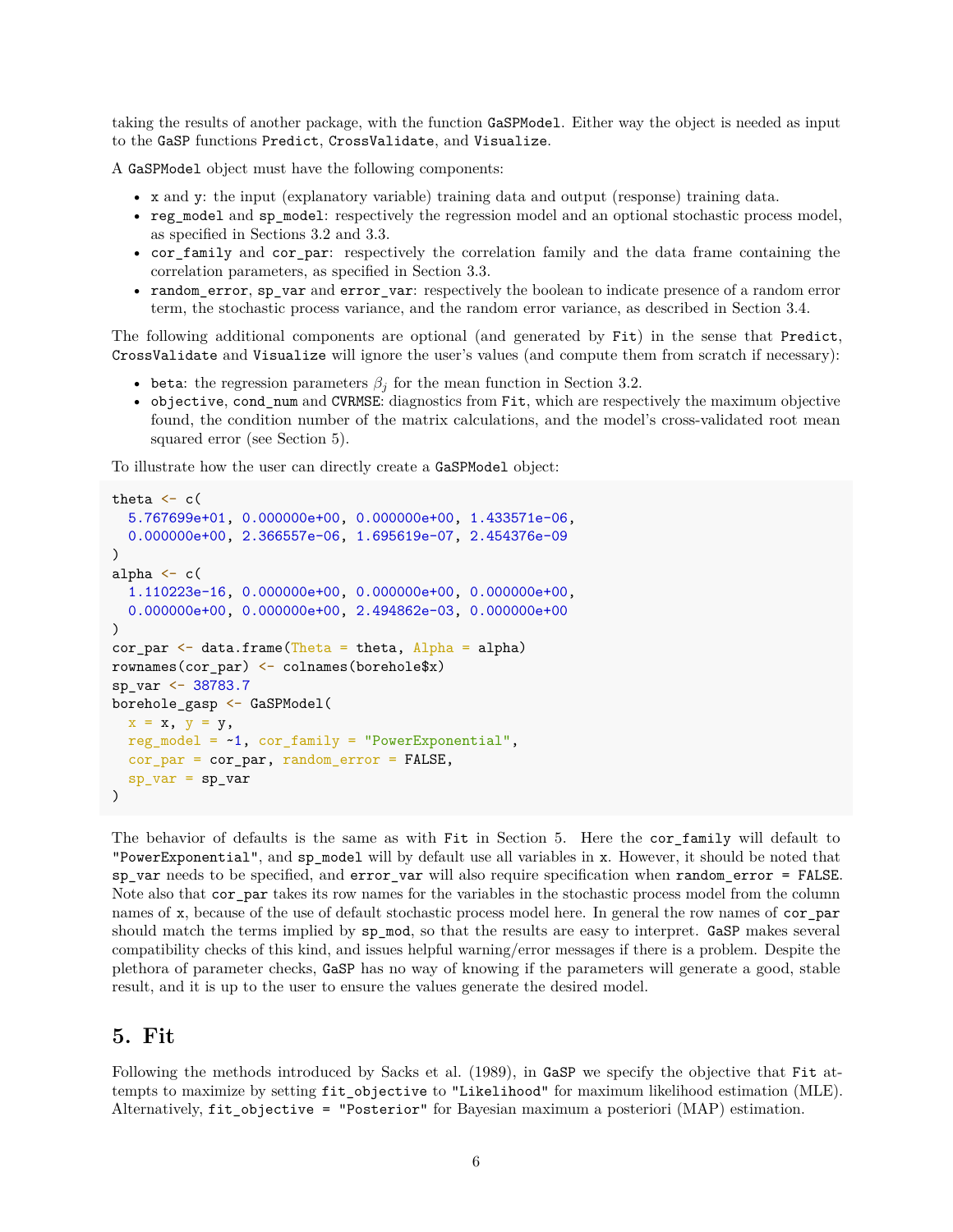### **5.1 Maximum likelihood estimation**

To train a model via MLE we can run Fit as in the following example:

```
borehole_fit <- Fit(
  reg_model = -1, x = x, y = y, cor_family = "PowerExponential",
  random_error = TRUE, fit_objective = "Likelihood", model_comparison = "Objective"
)
```
Here  $x = x$  refers to the borehole x in Section 2, and similarly for y. We choose the power-exponential correlation family with random error and the default nugget value. The parameter model\_comparison is the criterion used to select from multiple solutions when there are multiple optimization tries from different starting points: either the objective function used in optimization "Objective" or leave-one-out cross validation "CV". With MLE the objective function is the profile log likelihood:

$$
-\frac{n}{2}\ln(2\pi) - \frac{n}{2}\ln(\widehat{\sigma^2}) - \frac{1}{2}\ln(\det(\mathbf{R})) - \frac{n}{2}
$$

We operate on the log-scale for numerical stability.

In the profile log likelihood,

$$
\widehat{\sigma^2} = \frac{1}{n} (\mathbf{y} - \mathbf{F} \widehat{\boldsymbol{\beta}})^T \mathbf{R}^{-1} (\mathbf{y} - \mathbf{F} \widehat{\boldsymbol{\beta}})
$$

is the generalized least squares estimate of the total variance  $\sigma^2$  in Section 3.4, which is available in closed form. The correlation parameters have to be numerically optimized, however. As well as the parameters in cor par, if random error = TRUE then  $\gamma$  in Section 3.4 is another correlation parameter to be simultaneously optimized. When Fit terminates it reports back

$$
\widehat{\sigma_Z^2} = \frac{\gamma}{n} (\mathbf{y} - \mathbf{F}\widehat{\boldsymbol{\beta}})^T \mathbf{R}^{-1} (\mathbf{y} - \mathbf{F}\widehat{\boldsymbol{\beta}})
$$

and

$$
\widehat{\sigma_{\epsilon}^2} = \frac{(1-\gamma)}{n} (\mathbf{y} - \mathbf{F}\widehat{\boldsymbol{\beta}})^T \mathbf{R}^{-1} (\mathbf{y} - \mathbf{F}\widehat{\boldsymbol{\beta}})
$$

as sp\_var and error\_var, respectively.

Fit returns a GaSPModel class object, to be used in further calculations.

#### **5.2 Maximum a posteriori (MAP) estimation**

MAP estimation is chosen via fit\_objective = "Posterior", e.g.,

```
borehole_fit <- Fit(
 reg_model = -1, x = x, y = y, cor_family = "Matern",random_error = FALSE, nugget = 0, fit_objective = "Posterior"
)
```
Again, it is actually the log of the profile objective, now the posterior, that is numerically maximized:

$$
\lambda \sum_{j} \theta_{j} - \frac{n-k}{2} \ln(\widehat{\sigma}^{2}) - \frac{1}{2} \ln(\det(\mathbf{R})) - \frac{1}{2} \ln(\det((\mathbf{F}^{T} \mathbf{R}^{-1} \mathbf{F}))).
$$

This expression differs from the profile log likelihood in several ways. First, independent exponential priors with rate parameter  $\lambda$  on each correlation parameter  $\theta_j$  give the term  $\lambda \sum_j \theta_j$ . The user can set  $\lambda$  via lambda\_prior, which takes the default 0.1 here. (The same  $\lambda$  applies to all correlation parameters  $\theta_j$ , and this is the only place where the scaling of the inputs and hence the  $\theta_j$  matters.) Secondly, independent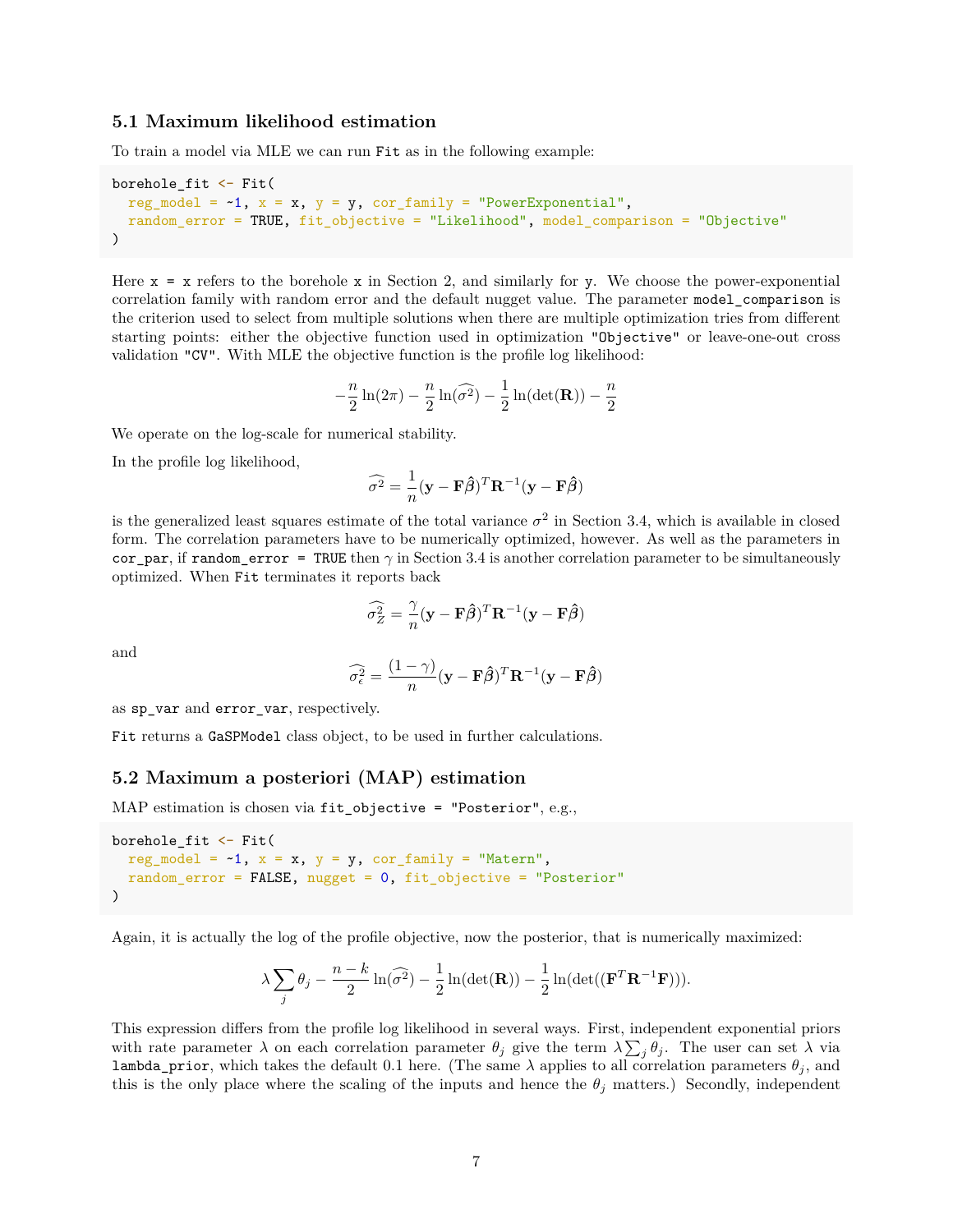limiting constant priors for the linear model regression coefficients  $\beta_j$  and a Jeffery's prior for  $\sigma^2$  proportional to  $1/\sigma^2$  generate a degrees of freedom adjustment

$$
\widehat{\sigma^2} = \frac{1}{n-k} (\mathbf{y} - \mathbf{F}\widehat{\boldsymbol{\beta}})^T \mathbf{R}^{-1} (\mathbf{y} - \mathbf{F}\widehat{\boldsymbol{\beta}})
$$

in the MAP estimate of  $\sigma^2$  as well as the multiplier  $(n-k)/2$  in the log profile; see [Handcock and Stein](#page-16-4) [\(1993\)](#page-16-4).

The example also specifies the Matérn correlation family via cor family = "Matern", a choice that could also be made for MLE.

#### **5.3 Further details of Fit**

In both estimation methods we did not address two parameters  $log_b$  obj\_tol and  $log_b$  obj\_diff as they relate to details of the optimization process. Here are their definitions:

- log\_obj\_tol: An absolute tolerance for terminating the maximization of the log of the objective. It is the stopping criterion for Fit.
- log\_obj\_diff: The default value is 0 and will have no effect on the maximization. However, if set to a value greater than 0, during iterations of the optimization an informal hypothesis test of  $\theta_j = 0$ is repeatedly carried out to try to simplify the model. The test compares the difference in the log objective with and without the hypothesis imposed against log\_obj\_diff.

In summary, here are all the parameters for Fit that always need to be specified.

- x and y: the user has to specify the training data.
- reg model: the user has to specify the mean function.
- random\_error: the user has to specify whether there is random error.

In contrast, most parameters for Fit have defaults.

- sp\_model: the default is NULL and all variables in x will be used.
- cor\_family: the default is "PowerExponential".
- cor\_par: user-specified starting values for the first try to maximize the objective; the default empty dataframe simply communicates to the optimizer that Fit always generates its own starting values.
- sp\_var and error\_var: user-specified starting values for the first try to maximize the objective; the defaults of −1, which are clearly illegal for variances, communicate to the optimizer that Fit always generates its own starting values. Note the values are not used at all if random\_error = FALSE.
- nugget: the default for the random error nugget is 1e-9.
- tries: the number of tries to optimize the objective from different starts; the default is 10.
- seed: the default for the random seed number is 500.
- fit\_objective: the default is "Likelihood".
- theta\_standardized\_min and theta\_standardized\_max: the lower and upper bound on each  $\theta_j$ , standardized for the scale of the corresponding stochastic-process term. They take the defaults 0 and  $\infty$ , respectively.
- alpha\_min and alpha\_max: the lower and upper bound on each  $\alpha_j$  in the power-exponential correlation family, with defaults 0 and 1.
- derivatives\_min and derivatives\_max: These are the ranges for the number of derivative in the Matérn correlation family, with defaults 0 (no derivatives) and 3 (a code for the infinitely differentiable squared-exponential).
- log\_obj\_tol: the default is 1e-5.
- log\_obj\_diff: the default is 0 (no attempt to simplify the model).
- lambda\_prior: the default is 0.1.
- model\_comparison: the default is "Objective".

One parameter often manipulated is alpha\_max: setting it to zero will give the squared-exponential correlation family. Similarly, the Matérn correlation function with 2 derivatives, another popular choice, is specified by cor\_family = "Matern", derivatives\_min = 2 and derivatives\_max = 2.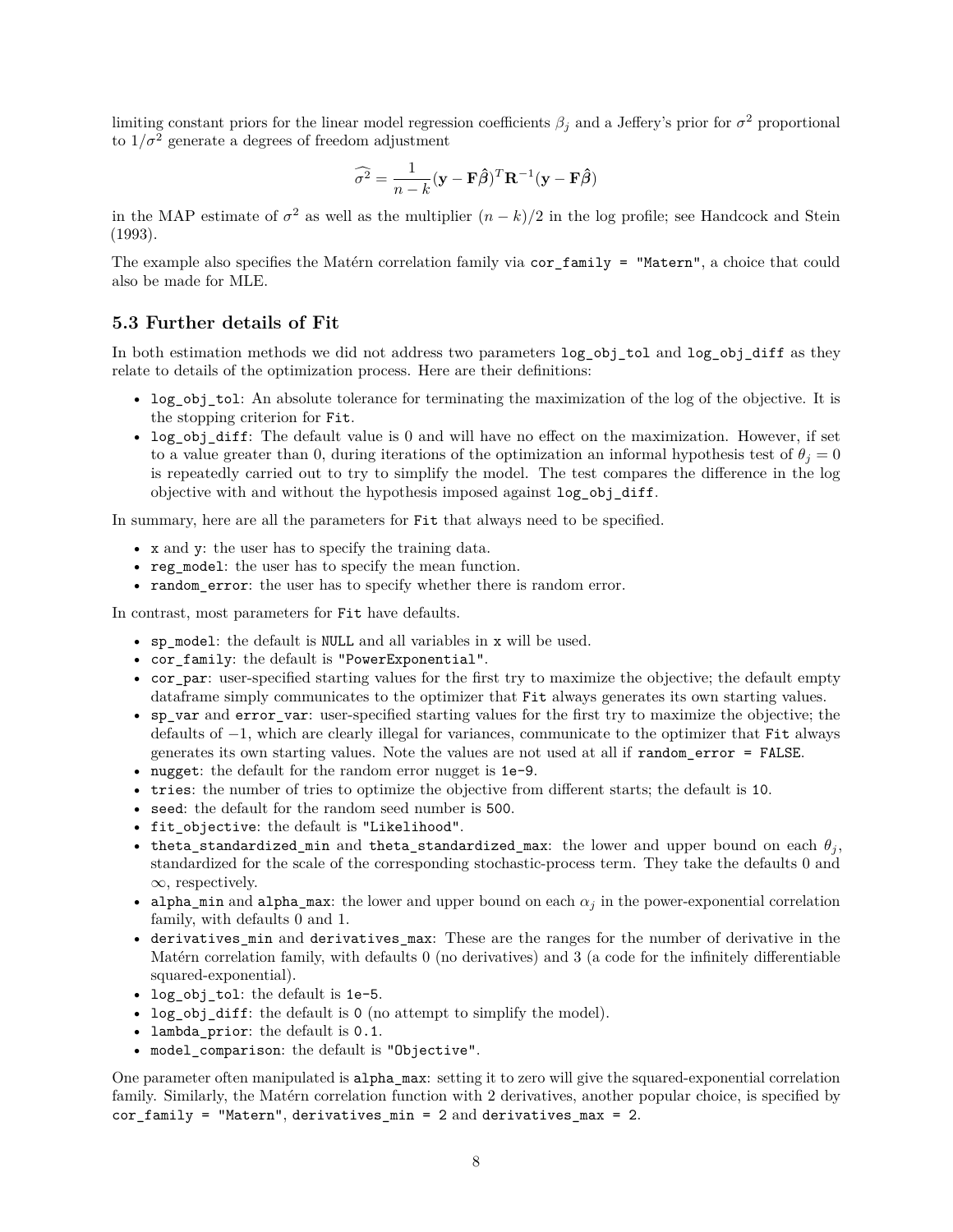This list is just to get a general idea of why many variables are not specified in our examples. Furthermore, GaSP performs thorough parameter checks, for example:

```
borehole_fit \leq Fit(x = x, y = y,
  reg model = ~1 + a, sp model = ~1 + r, random error = FALSE
\lambdaWarning: intercept term in 'sp_model' will not be used.
Error:
1: components of 'reg_model' terms must be column names in 'x'.
```
The error occurs bcecause a is not a variable in the (borehole) inputs x.

Warnings will be printed as soon as one is detected, and Errors will be compiled into a list before quitting gracefully.

As stated in Section 4, Fit will generate a GaSPModel object with some summaries from the optimization:

- objective: the maximum value found for the objective function, i.e., the log likelihood for fit\_objective = "Likelihood" or the log posterior for fit\_objective = "Posterior".
- cond\_num: the worst condition number arising in the matrix calculations for the returned object.
- CVRMSE: The leave-one-out cross-validation root mean squared error.

To see the values of these parameters, or any parameter of a GaSPModel object, use the \$ symbol, e.g., borehole\_fit\$cor\_par to access the estimated correlation parameters. The user can also type borehole\_fit to print the whole object on the console.

Sometimes the R console will print an error matrix with the header: "The following warning/error messages were generated:". This matrix is feedback generated by the underlying C code. There is no need for alarm as long as there are no errors (just warnings).

### **6 Predict**

We can use a trained GaSPModel to predict the response  $y(x')$  for untried input vectors  $x'$  in a test set. Specifically, we can obtain the estimated predictive means (or best linear unbiased predictors) and the predictive variances, with the latter incorporating the uncertainty inherent in a GaSP model because it is a stochastic process, as well as that from estimating the coefficients *β*. Uncertainty from estimating the correlation parameters is not included, however. For the details of the derivation refer to [Sacks et al.](#page-16-0) [\(1989\)](#page-16-0).

We illustrate Predict using the first three rows of the borehole x\_pred data frame and the true response values y\_true (see Section 2):

```
head(borehole$x pred, n = 3)
```

```
rw r Tu Hu Tl Hl L Kw
1 0.1266540 4737.606 71057.92 1075.227 105.06737 781.0703 1316.775 10763.67
2 0.1345655 31551.870 113416.59 1085.278 109.88709 761.2122 1527.622 10303.86
3 0.1427761 18935.703 103624.42 1073.503 71.53184 783.3706 1414.381 12044.93
head(borehole$y_true, n = 3)
       y
1 120.3835
2 123.4973
3 155.9978
```
We apply the Predict function as follows:

```
borehole_pred <- Predict(
 GaSP_model = borehole_gasp,
```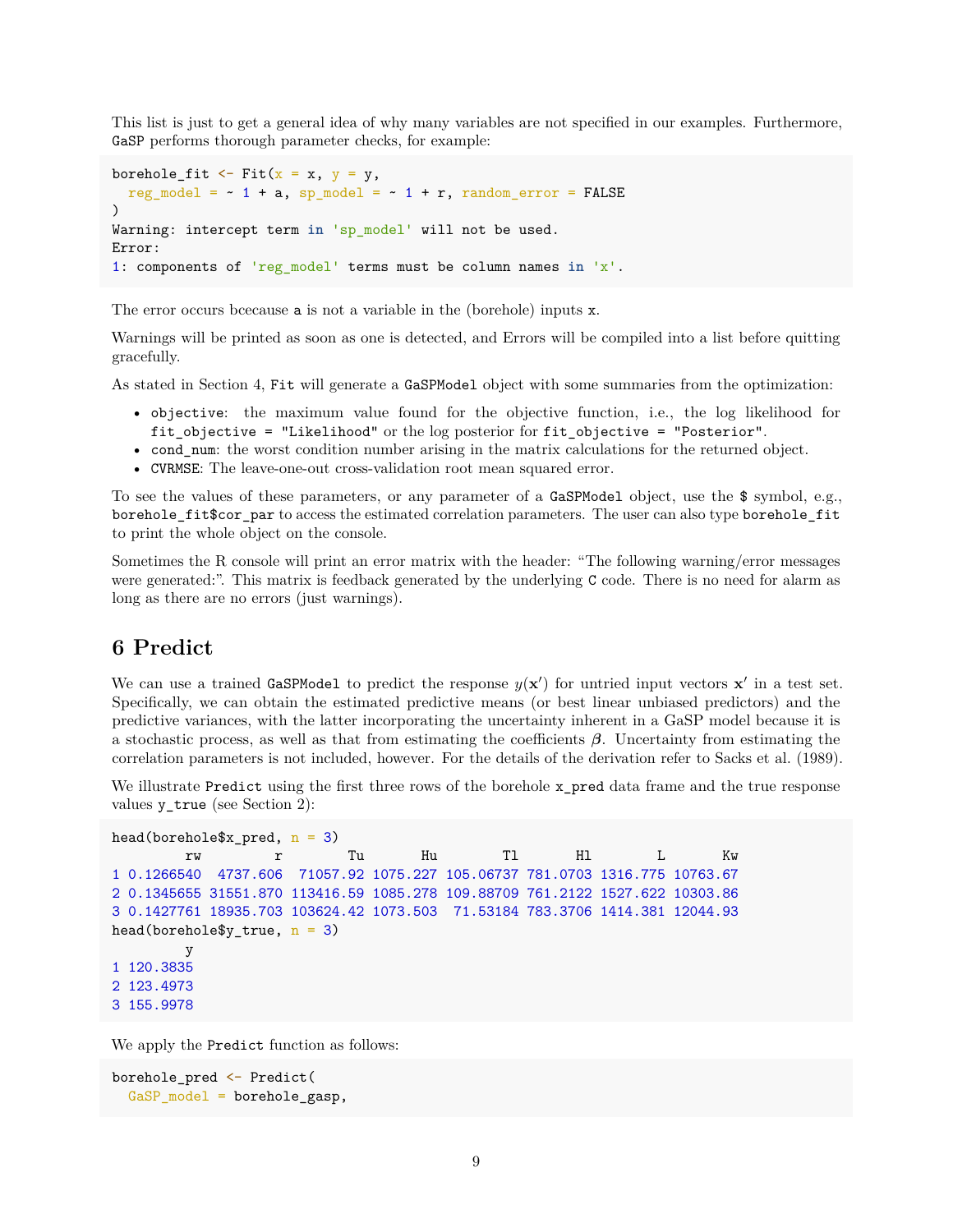```
x pred = x pred,
  generate_coefficients = TRUE
)
```
Here, borehole gasp is from the GaSPModel function in Section 4, but use of the Predict function is the same for GaSPModel objects generated by either the MLE and MAP training methods. The first three rows of the resulting y\_pred data frame are:

```
head(borehole_pred$y_pred, n = 3)
     Pred SE
1 119.6256 0.2442234
2 123.5648 0.7313592
3 156.4542 1.1220239
```
It can be seen that the estimated predictive means (Pred) match the true response values in y\_true fairly well. For the MLE method, a prediction follows a normal distribution with the given predictive mean and estimated standard deviation (SE), whereas for the MAP method the prediction will follow a t-distribution instead. Both these results are conditional on the correlation parameters, i.e., their fitted values are taken as true.

generate\_coefficients is an option for generating a vector of prediction coefficients pred\_coeffs. They can be used as follows. Let **c** denote the coefficients and let **r** denote a vector with element *i* containing the correlation between the output at a given new point and the output at training point *i*. Then the prediction of the output at the new point is the dot product of **c** and **r**. The vector **c** is obtained as borehole pred\$pred coeffs here.

# **7 CrossValidate**

We can apply the CrossValidate function to a GaSPModel object as follows:

```
borehole_cv <- CrossValidate(borehole_gasp)
head(borehole_cv, n = 3)Pred SE
1 54.61808 1.0232074
2 55.01855 0.7859013
3 71.42804 0.7572146
```
It computes a "fast" version of leave-one-out cross-validation where the correlation parameters are not re-optimized every time a training observation is removed. The output is similar to that of Predict: crossvalidated predictions and standard errors are in the columns Pred and SE. The first three predictions track well the training data shown in Section 2.

# **8 Plots and diagnostics for Predict and CrossValidate**

One of the main strengths of GaSP is its wide variety of plots. Here we introduce diagnostics based on Predict and CrossValidate:

- PlotPredictions: plot the true output (response) versus predictions generated by Predict or CrossValidate.
- PlotResiduals: plot residuals versus each input variable.
- PlotStdResiduals: plot the standardized residuals versus predictions made by Predict or CrossValidate. Here, a standardized residual is the residual divided by an estimate of its standard deviation.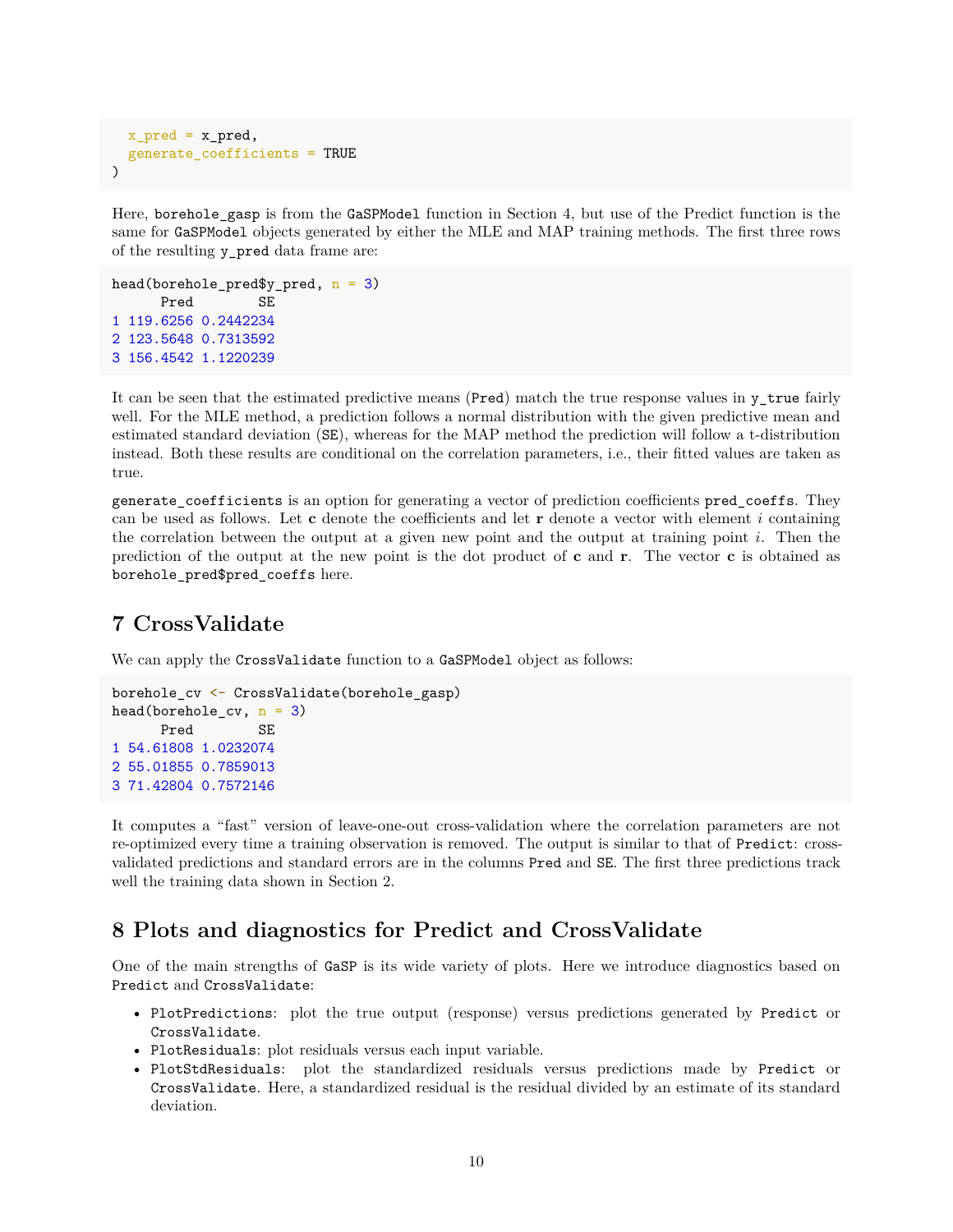• PlotQQ: make a normal Q-Q plot of the standardized residuals of predictions from Predict or CrossValidate.

The same plotting functions are used for predictions from Predict or CrossValidate, with slight differences in the setup as described in the following two sections.

### **8.1 Plots for Predict**

Here we showcase plots from Predict results:

```
PlotPredictions(borehole_pred$y_pred, y_true,
  y_name = "Water Flow Rate", y_units = "mˆ3/yr", title = "Predict")
PlotStdResiduals(borehole_pred$y_pred, y_true,
  y_name = "Water Flow Rate", y_units = "mˆ3/yr", title = "Predict")
```




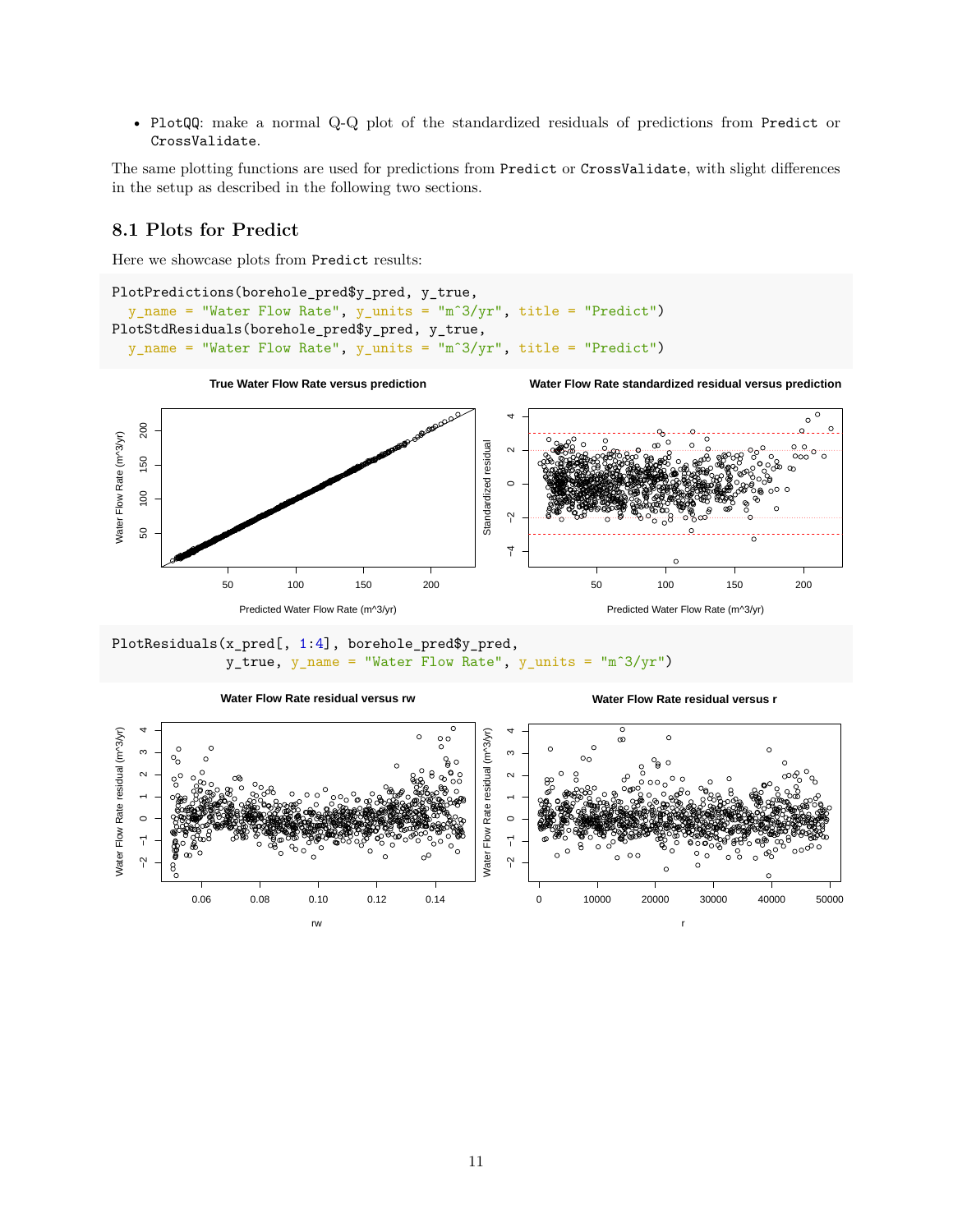

PlotQQ(borehole\_pred\$y\_pred, y\_true, y\_name = "Water Flow Rate")



**Normal Q−Q Plot**

Note that we need to specify the y\_pred component from the borehole\_pred object returned by Predict. A value for the title parameter is mandatory ("Predict", "CrossValidate", or "") for the first two functions to distinguish the possible purposes. The call to PlotResiduals passes only the first four columns of x\_pred here just to reduce plotting space; usually, all input columns would be of interest. The parameters y\_name and y\_units are only used for label construction in all these functions and do not need to be specified.

### **8.2 Plots for CrossValidate**

The plots for predictions from CrossValidate are similar to those for Predict, and we therefore just give the syntax without showing the plots:

```
PlotPredictions(borehole_cv, y,
  y_name = "Water Flow Rate", y_units = "mˆ3/yr", title = "CrossValidate")
PlotStdResiduals(borehole_cv, y,
  y_name = "Water Flow Rate", y_units = "mˆ3/yr", title = "CrossValidate")
PlotResiduals(x, borehole_cv, y, y_name = "Water Flow Rate", y_units = "m<sup>3</sup>/yr")
PlotQQ(borehole_cv, y, y_name = "Water Flow Rate")
```
Here borehole\_cv can be directly used, as it is a data frame like borehole\_pred\$y\_pred. And naturally for cross validation, we have y instead of y\_true.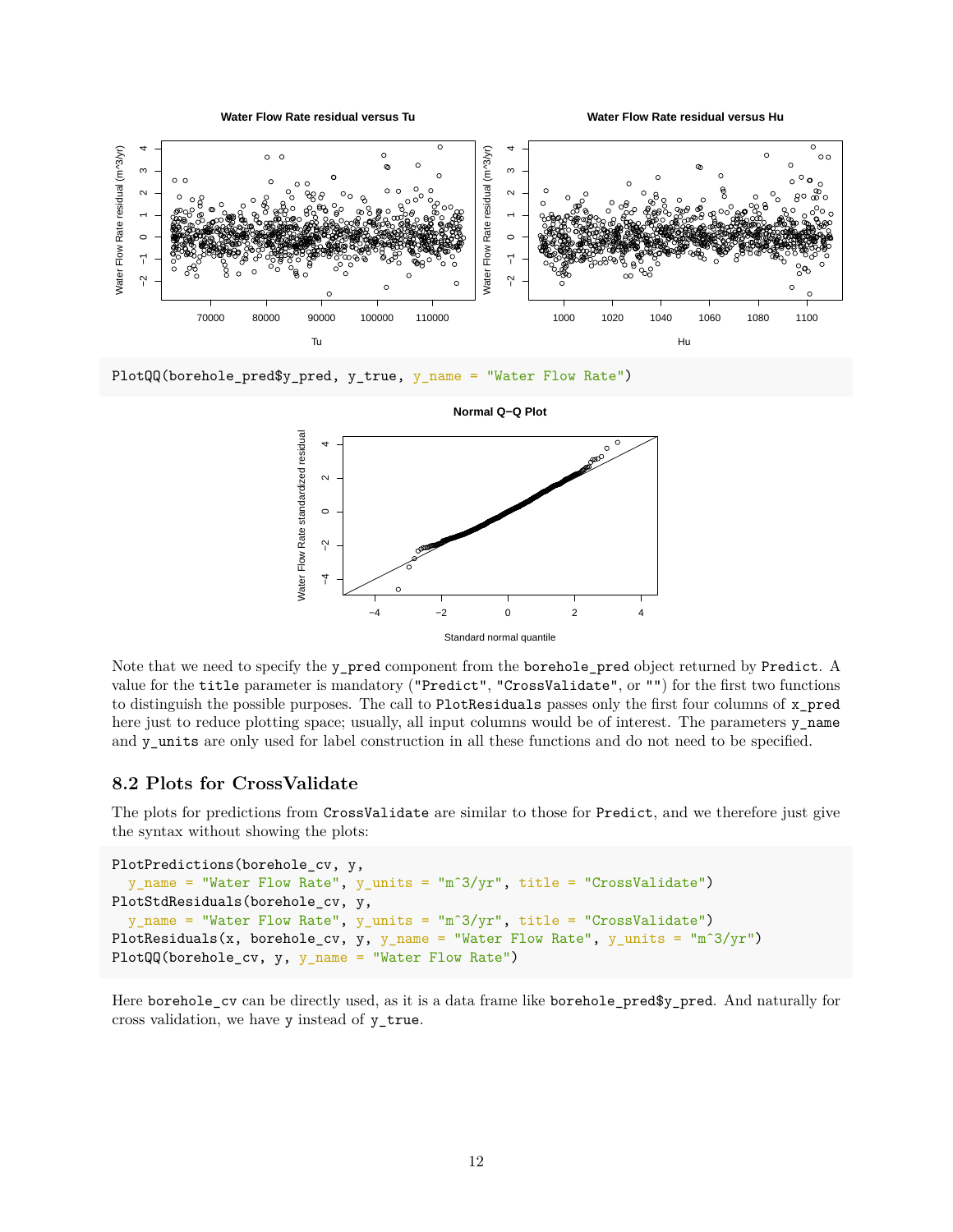#### **8.3 RMSE**

We also provide a function RMSE that calculates the root mean squared error (RMSE) of prediction or the normalized RMSE. The RMSE formula we use is

$$
\sqrt{\frac{\sum_{i=1}^{n}(y_i - \hat{y_i})^2}{n}},
$$

whereas the normalized version is

$$
\sqrt{\frac{\sum_{i=1}^n (y_i - \hat{y}_i)^2}{n}} / \sqrt{\frac{\sum_{i=1}^n (y_i - \bar{y})^2}{n}},
$$

i.e., relative to the sample standard deviation.

Here, *n* could be the size of the training data (the  $\hat{y}_i$  are from CrossValidate) or the size of a test set (the  $\hat{y}_i$  are from Predict).

For instance,

```
RMSE(borehole_pred$y_pred$Pred, y_true, normalized = FALSE)
[1] 0.7824142
RMSE(borehole_pred$y_pred$Pred, y_true, normalized = TRUE)
[1] 0.01738657
```
shows that the RMSE is small relative to the variability in the test data.

## **9. Visualize**

Following [Schonlau and Welch](#page-16-1) [\(2006\)](#page-16-1), GaSP performs an analysis of variance (ANOVA) decomposition of the total function variability into contributions from main effects and 2-factor interactions, to assess how sensitive the response is to individual inputs and low-order effects. Furthermore, it can generate plotting coordinates to visualize the estimated main and 2-factor joint effects. As detailed by [Schonlau and Welch](#page-16-1) [\(2006\)](#page-16-1), the low-order effect of one or two inputs is obtained by integrating out all the other inputs. Hence, GaSP needs ranges of integration for all input variables. Optionally, integration over a continuous range for a given input can be replaced by summation over a grid. The first task, therefore, is to describe the input variables via DescribeX.

#### **9.1 DecribeX**

The user must give the input names, as well as their minima and maxima. For the borehole application we can set up the usual engineering ranges:

```
borehole_x_names <- colnames(x)
borehole_min <- c(0.05, 100.00, 63070.00, 990.00, 63.10, 700.00, 1120.00, 9855.00)
borehole_max <- c(0.15, 50000.00, 115600.00, 1110.00, 116.00, 820.00, 1680.00, 12045.00)
borehole x desc <- DescribeX(borehole x names, borehole min, borehole max)
```
The result is a data frame that combines these vectors:

borehole\_x\_desc Variable Min Max rw 0.05 0.15 r 100.00 50000.00 Tu 63070.00 115600.00 Hu 990.00 1110.00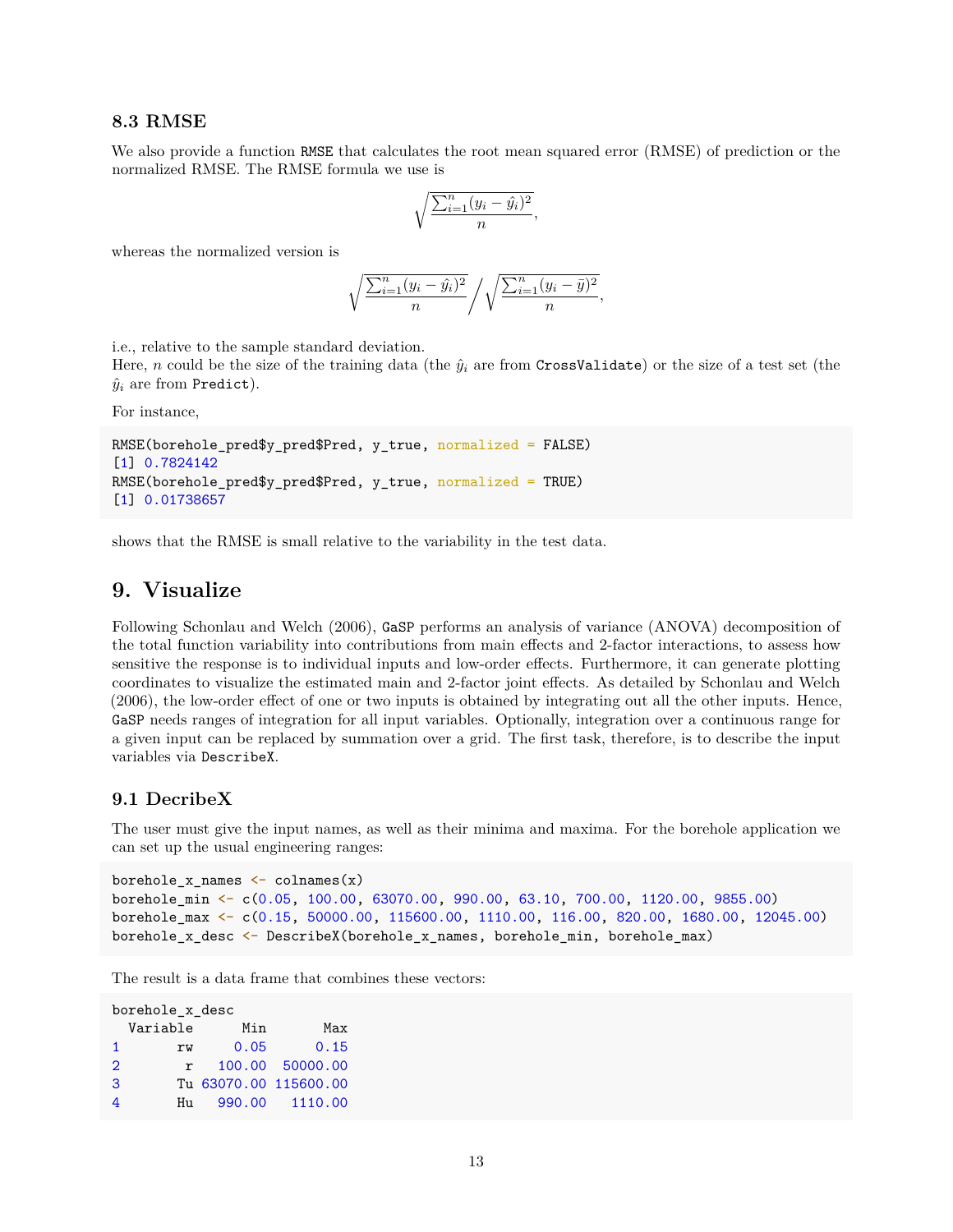| -5 | TT. | 63.10       | 116.00   |
|----|-----|-------------|----------|
| 6  | H 1 | 700.00      | 820,00   |
| 7  |     | $L$ 1120.00 | 1680.00  |
| 8  |     | Kw 9855.00  | 12045.00 |

Optionally, we can include three further vectors:

- support: A vector of strings for additional description of the input-variable domains. Valid strings for the elements are:
	- **–** "Continuous" to indicate the input is continuous over its range. This is the default assumption for all variables.
	- **–** "Fixed" to indicates the input has a range of 0, i.e., its x\_min must equal its x\_max.
	- **–** "Grid" to indicate a discrete grid for the variable, which requires the next argument.
- num levels: A vector of integers for the number of levels of each input. It must be present if the support argument includes at least one instance of "Grid". Set an input's number of levels to 0 if it is "Continuous", 1 if it is "Fixed", or to the appropriate number *>* 1 if it is "Grid" to define an equally spaced grid inclusive of the input's x\_min and x\_max.
- distribution: A vector of strings to define the weight distributions of the input variables. Valid strings are "Uniform" or "Normal", which will be ignored for "Fixed" inputs. The default is "Uniform" for all variables.

For the default behavior, GaSP will perform continuos integration on all variables with respect to uniform weight. When distribution is normal, automatically the mean is the middle of the range, and the standard deviation is 1/6 of the range.

### **9.2 Visualize**

Here, we perform Visualize on borehole with the default input descriptions:

```
borehole vis <- Visualize(borehole gasp, borehole x desc)
```
Visualize returns a list with three components: anova\_percent, main\_effect, and joint\_effect. These are respectively the ANOVA percentages, the plotting coordinates for the main effects, and the coordinates for the joint effects.

The ANOVA percentages are estimates of the relative importances of low-order effects. For instance,

```
head(borehole_vis$anova_percent, n = 3)
          y
rw 82.87164
r 0.00000
Tu 0.00000
tail(borehole_vis$anova_percent, n = 3)
                y
Hl:L 0.058709174
Hl:Kw 0.003898361
L:Kw 0.022251103
```
shows that input rw by itself accounts for 82.9% of the variability of the estimated prediction function over the entire 8-dimensional input space, whereas  $\bf{r}$  as a main effect accounts for 0%. Interaction effects between two factors at a time typically have small contributions, and we see that the estimated interaction between L and Kw (denoted L:Kw) accounts for only  $0.02\%$  of the total variation.

The data frames main\_effect and joint\_effect can be quite large. Thus we can add two parameters main\_percent and interaction\_percent to output results only for main and joint effects that have ANOVA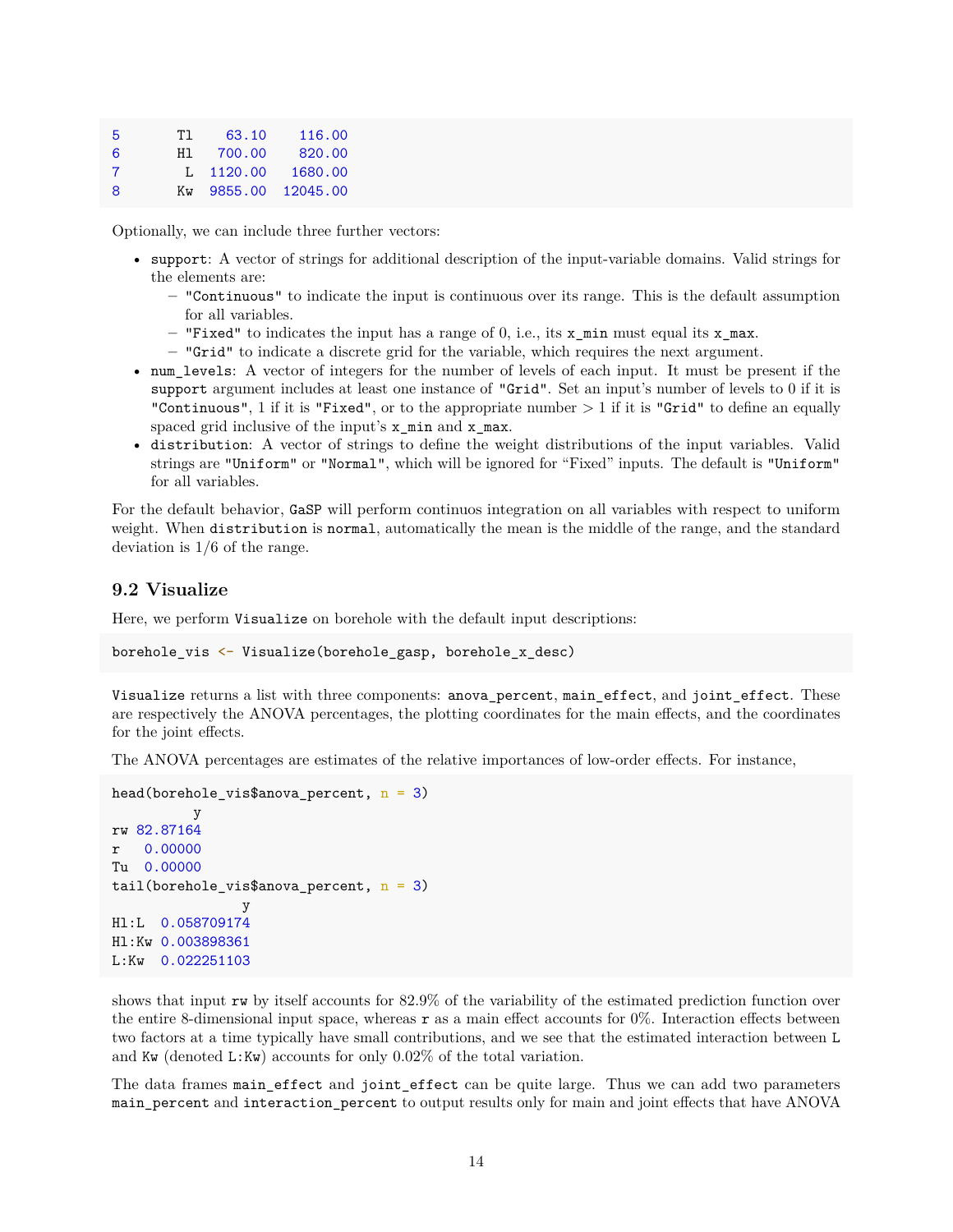percentages greater than these thresholds. Here we set main percent = 1 and interaction percent = 1:

```
borehole_vis <- Visualize(borehole_gasp, borehole_x_desc,
                          main percent = 1, interaction percent = 1)
```
The main effect and joint effect data frames will look like the following:

```
head(borehole_vis$main_effect, n = 3)
 Variable.x_i x_i y SE
1 rw 0.05 18.42223 0.5062615
2 rw 0.06 25.76570 0.2033376
3 rw 0.07 35.06013 0.1725205
head(borehole_vis$joint_effect, n = 3)
 Variable.x_i Variable.x_j x_i x_j y SE
1 rw Hu 0.05 990 14.87616 1.0059070
2 rw Hu 0.05 1002 15.41472 0.7806689
3 rw Hu 0.05 1014 16.01475 0.6337129
```
where the first three rows are the first three plotting coordinates for the main effect of rw or the joint effect of rw and Hu, respectively. Typically the user will be uninterested in these large dataframes of plotting coordinates. Rather, they are plotted by special functions in the next section.

### **9.3 Plots for Visualize**

GaSP also provides plotting functions for main effects and joint effects from Visualize:

- PlotMainEffects: Using the coordinates given by Visualize, we can generate main effect plots, with each plot showing an estimated main effect (red solid line) and point-wise approximate 95% confidence limits (green dashed lines).
- PlotJointEffects: Similar to PlotMainEffects, using the coordinates given by Visualize, we can make a contour plot of the two-way joint effects for two inputs at a time, as well as a contour plot of the estimated standard error.

Applying the first function to our Visualize results

PlotMainEffects(borehole\_vis\$main\_effect, borehole\_vis\$anova\_percent)

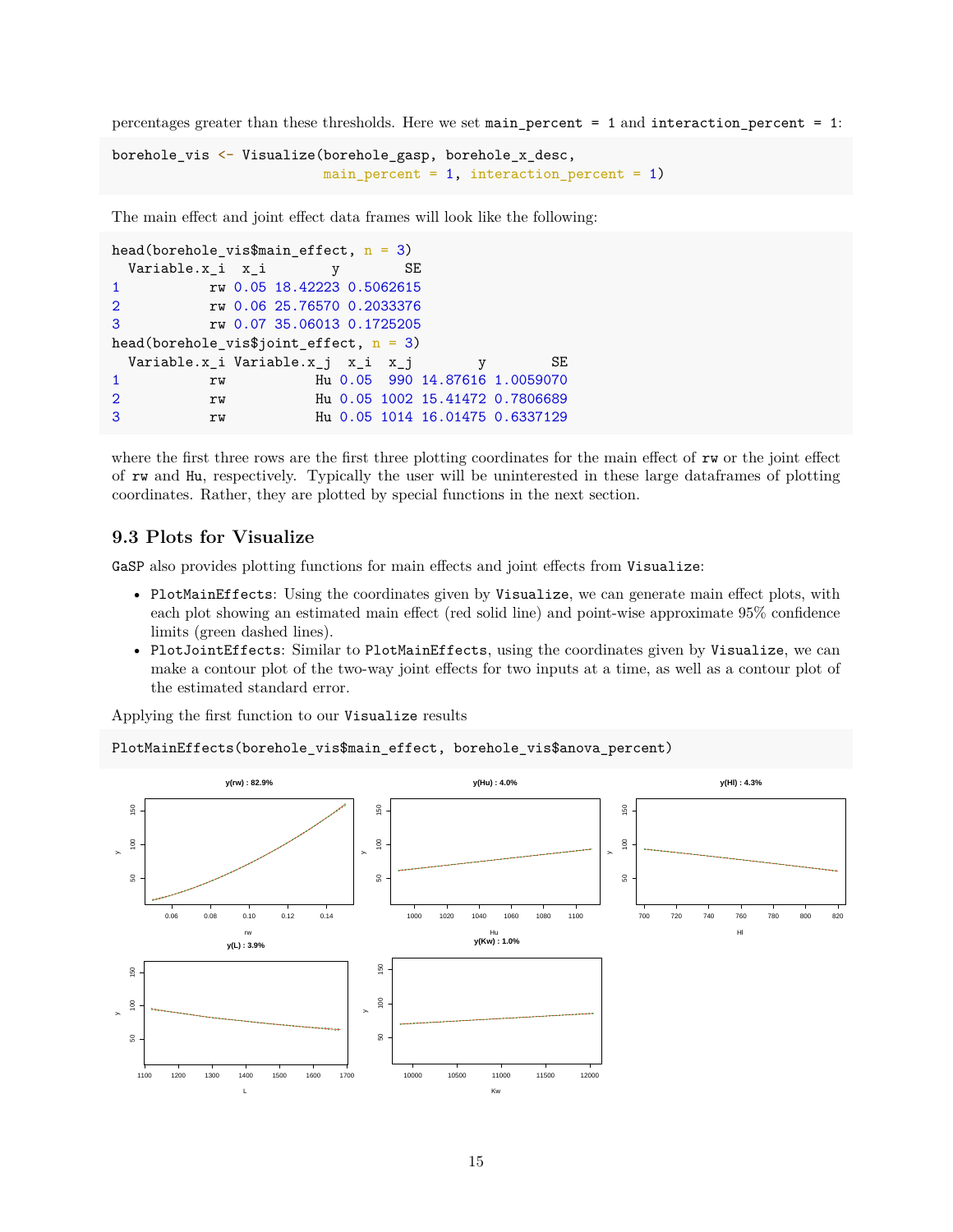we can see, for instance, in the first plot the main effect of rw, which is the prediction of *y* with the other 7 variables integrated out. There are only five main effects plotted; r does not appear, for example, because its ANOVA percentage did not meet the threshold of 1%. The red solid line in any of these plots is the estimated main effect, and the green dashed lines are the point wise approximate 95% confidence limits. Borehole is an easy modeling task for GaSP, and thus the three lines are tight.

Plotting the joint effects with

PlotJointEffects(borehole\_vis\$joint\_effect, borehole\_vis\$anova\_percent)



shows that only three of them satisfy the 1% interaction threshold. (If the interaction percentage is small it is sufficent to look at the respective main effects.) The first contour plot depicts the estimated joint effect of rw and Hu, i.e., the prediction as a function of these two inputs with the other six inputs integrated out. The title reports that the main effects of rw and Hu account for 82.9% and 4.0% of the total variation, respectively, with their interaction effect accounting for another 1.2%. The next plot shows the standard error of the estimated joint effect of rw and Hu. Two more pairs of plots follow, corresponding to the two further interactions exceeding the threshold.

# **10. PlotAll**

Last but not least, if all methods are run, GaSP provides PlotAll to get a quick picture of the utility of the model. It executes PlotPredictions, PlotResiduals, PlotStdResiduals (all applied to CV only), PlotMainEffects, and PlotJointEffects.

PlotAll(borehole\_gasp, borehole\_cv, borehole\_vis)

The output will be the same as directly calling each method individually, as it includes all the parameters from all the plotting functions. Note that PlotAll will only generate cross-validation plots. Predictions on a test set would have to be performed and assessed in a follow-up.

Thus our workflow for the borehole illustration concludes.

### **11. Future**

GaSP is currently under development of version 2.0.0 and will feature full Bayesian methods that have shown to give better estimates and uncertainty quantification. There will be backwards compatibility with the version described here, however.